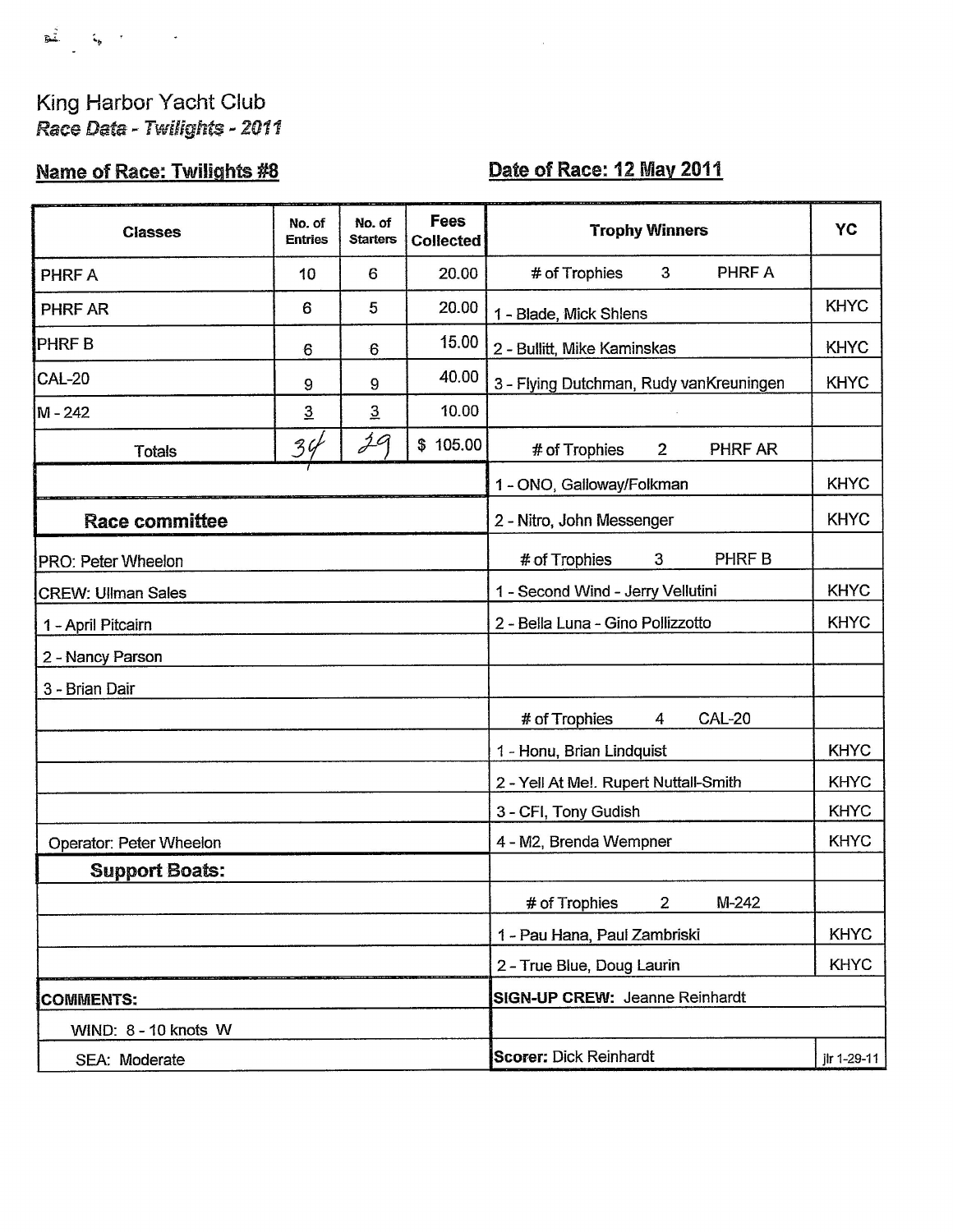## **2010 Twilights at KHYC # 8**

**King Harbor Yacht Club**

| Div<br><b>Rank</b> | <b>Boat Name</b>        | Sail No.               | <b>Rating</b>                  | Finish<br><u>Time</u>                                                                                      | <b>Elapsed</b><br><b>Time</b> | $\label{1} \textbf{Corrected}$<br><b>Time</b> | <b>Owner / Skipper</b>        | Club              | <b>Boat Type</b> |
|--------------------|-------------------------|------------------------|--------------------------------|------------------------------------------------------------------------------------------------------------|-------------------------------|-----------------------------------------------|-------------------------------|-------------------|------------------|
|                    |                         |                        |                                |                                                                                                            |                               |                                               |                               |                   |                  |
| $\mathbf{1}$       | Blade *                 | 103                    | 39                             | 19:21:25                                                                                                   | 01:01:25                      | 01:07:47                                      | Mick Shlens                   | KHYC              | Melges 30        |
| $\mathfrak{2}$     | <b>Bullitt</b>          | 74295                  | $78\,$                         | 19:25:35                                                                                                   | 01:05:35                      | 01:07:53                                      | Mike Kaminskas                | <b>KHYC</b>       | Mt Gay 30        |
| 3                  | <b>Flying Dutchman</b>  | 87027                  | 93                             | 19:28:19                                                                                                   | 01:08:19                      | 01:09:04                                      | Rudy VanKreuningen            | <b>KHYC</b>       | Hobie 33         |
| 4                  | E-ticket                | 184                    | 96                             | 19:28:43                                                                                                   | 01:08:43                      | 01:09:09                                      | Larry Scarbrough              | <b>KHYC</b>       | Melges 24        |
| 5                  | Calais                  | 46575                  | 78                             | 19:28:11                                                                                                   | 01:08:11                      | 01:10:34                                      | Jerry Hunter                  | <b>KHYC</b>       | Cencho 33        |
| 6                  | No Way !! *             | 28124                  | 138                            | 19:36:17                                                                                                   | 01:16:17                      | 01:12:04                                      | Don Souther                   | <b>KHYC</b>       | $B-25$           |
| $\tau$             | Velociraptor*           | 46470                  |                                |                                                                                                            |                               |                                               | Wilfred Poiesz                | <b>KHYC</b>       | <b>B25</b>       |
| $\tau$             | Gimme Shelter *         | 7800                   |                                |                                                                                                            |                               |                                               | Vitti Jackson                 | <b>KHYC</b>       | Martin 243       |
| $\boldsymbol{7}$   | Gimme Shelter *         | 7800                   |                                |                                                                                                            |                               |                                               | Vitti Jackson                 | <b>KHYC</b>       | Martin 243       |
| $\tau$             | Dark & Stormy **        | 129                    |                                |                                                                                                            |                               |                                               | Alicia Minana                 | <b>KHYC</b>       | Henderson30      |
| $\tau$             | Huckleberry 2 *         | 15                     |                                |                                                                                                            |                               |                                               | Jim Murrell                   | <b>KHYC</b>       | Farr 30          |
| <b>PHRF-A(R)</b>   |                         |                        |                                |                                                                                                            |                               |                                               |                               |                   |                  |
| $\mathbf{1}$       | <b>ONO</b>              | 32551                  | $\sqrt{48}$                    | 19:24:39                                                                                                   | 00:59:39                      | 01:04:50                                      | Mark Folkman                  | <b>KHYC</b>       | Olson 40         |
| $\mathfrak{2}$     | Nitro                   | 97626                  | 84                             | 19:28:51                                                                                                   | 01:03:51                      | 01:05:28                                      | John Messenger/ Al Castillion | <b>KHYC</b>       | <b>J33</b>       |
| 3                  | Tigger (ar)             | 42757                  | 84                             | 19:29:50                                                                                                   | 01:04:50                      | 01:06:28                                      | Suzanne Cottrell              | <b>KHYC</b>       | J 33             |
| $\overline{4}$     | Bella Vita (ar)         | 56136                  | 81                             | 19:31:06                                                                                                   | 01:06:06                      | 01:08:05                                      | Marty Burke                   | <b>KHYC</b>       | Beneteau 36-7    |
| 5                  | Sidekick $*(ar)$        | 42301                  | 75                             | 19:31:24                                                                                                   | 01:06:24                      | 01:09:03                                      | <b>Bill Webster</b>           | <b>KHYC</b>       | $J-37$           |
| 6                  | Priorities <sup>*</sup> | 87309                  |                                |                                                                                                            |                               |                                               | Bob Cole                      | <b>KHYC</b>       | Olson 30         |
| 6                  | Ellis Island            | 1172                   |                                |                                                                                                            |                               |                                               | Casey Schilling               | $_{\mathrm{BYC}}$ | Catalina 34      |
|                    |                         |                        |                                |                                                                                                            |                               |                                               |                               |                   |                  |
| $\mathbf{1}$       | Second Wind*            | 97668                  | 222                            | 19:14:00                                                                                                   | 00:44:00                      | 00:37:03                                      | Jerry Vellutini               | <b>KHYC</b>       | Cal 25           |
| $\overline{2}$     | Bella Luna              | 47595                  | 180                            | 19:12:46                                                                                                   | 00:42:46                      | 00:38:05                                      | Gino Polizzotto               | <b>KHYC</b>       | Ranger 28        |
|                    |                         | Race Date: 12 May 2011 | Time on Time /<br>Time on Time | Wind Speed: 8-10 knots<br>Time on Time / Start Time 18:20:00<br>Start Time 18:25:00<br>Start Time 18:30:00 |                               |                                               | PRO: Peter Wheelon            |                   |                  |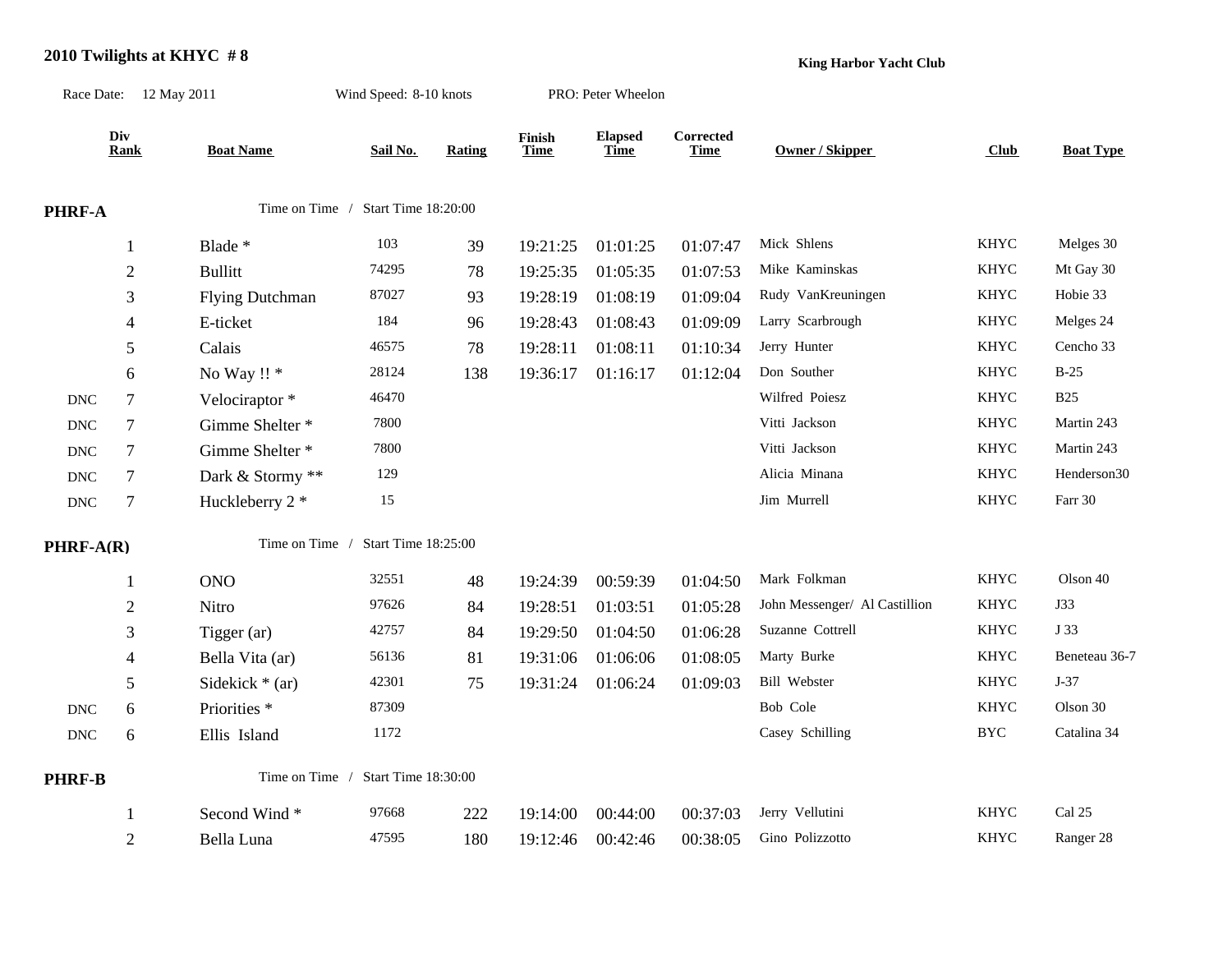|                           | 3              | Proper Lady         | 57935      | 204 | 19:16:29 | 00:46:29 | 00:40:04 | Bob Cash                      | <b>KHYC</b> | Islander 32             |
|---------------------------|----------------|---------------------|------------|-----|----------|----------|----------|-------------------------------|-------------|-------------------------|
|                           | $\overline{4}$ | Impulsive * NS      | 33815      | 170 | 19:16:11 | 00:46:11 | 00:41:42 | John Ellinwood                | <b>RBYC</b> | Impulse 26              |
|                           | 5              | Midnight Run - NS   | 56782      | 165 | 19:16:52 | 00:46:52 | 00:42:36 | John Dean                     | <b>KHYC</b> | Catalin 320             |
|                           | 6              | Ellis Island*       | 1172       | 150 | 19:18:41 | 00:48:41 | 00:45:12 | Casey Schilling               | <b>BYC</b>  | Catalina 34             |
| <b>DNC</b>                | $\tau$         | True Blue           | 97264      |     |          |          |          | Doug Laurin                   | <b>KHYC</b> | Martin 242              |
| $\operatorname{DNC}$      | $\tau$         | Nina                | 37764      |     |          |          |          | Rafael Fernandez              | <b>KHYC</b> | Hunter 30               |
| $\ensuremath{\text{DNC}}$ | $\tau$         | New Channels        | 100        |     |          |          |          | Kolter/ Butterworth           | <b>KHYC</b> | Martin 242              |
| <b>DNC</b>                | $\tau$         | Impulsive *         | 33815      |     |          |          |          | John Ellinwood                | <b>RBYC</b> | Impulse 26              |
| <b>DNC</b>                | $\tau$         | Primera             | 27871a     |     |          |          |          | Mark Johnston                 | <b>HYC</b>  | $Col$ 30                |
| $\operatorname{DNC}$      | $\tau$         | Fly Away            | 97228      |     |          |          |          | Jeff Butterworth              | <b>KHYC</b> | Martin 242              |
| $\operatorname{DNC}$      | $\tau$         | Pau Hana            | 46522      |     |          |          |          | Brandon Folkman               |             | Martin 242              |
| <b>DNC</b>                | $\tau$         | Bad Wolf*           | 97321      |     |          |          |          | Len Abbeduto                  | <b>KHYC</b> | Martin 242              |
| <b>DNC</b>                | $\tau$         | True Blue           | 97228      |     |          |          |          | Julie Coll                    |             | Martin 242              |
| <b>DNC</b>                | $\tau$         | Primera             | 27871      |     |          |          |          | Mark Johnston                 | ${\rm HYC}$ | $Col$ 30                |
| $\operatorname{DNC}$      | $\tau$         | True Blue           | 97624      |     |          |          |          | Udo Kolter                    | <b>KHYC</b> | Martin 242              |
| $\ensuremath{\text{DNC}}$ | $\tau$         | Fly Away            | 97228      |     |          |          |          | Brandon Folkman               | <b>KHYC</b> | Martin 242              |
| $\operatorname{DNC}$      | $\tau$         | New Channels        | $100\,$    |     |          |          |          | Brian Cotrell                 | KHYC        | Martin 242              |
| <b>DNC</b>                | $\tau$         | Proper Lady - NS    | 57935      |     |          |          |          | Bob Cash                      | <b>KHYC</b> | Islander 32             |
| <b>Cal 20</b>             |                | One Design          |            |     |          |          |          |                               |             |                         |
|                           | 1              | Honu <sup>*</sup>   | 1559       |     |          |          |          | Lindquist/ Mayol              | <b>KHYC</b> | Cal 20                  |
|                           | $\sqrt{2}$     | Yell At Me!         | 1079       |     |          |          |          | Rupert Nuttall-Smith          | <b>KHYC</b> | Cal 20                  |
|                           | $\mathfrak{Z}$ | <b>CFI</b>          | 369        |     |          |          |          | Tony Gudish                   | <b>KHYC</b> | Cal 20                  |
|                           | $\overline{4}$ | M <sub>3</sub>      | 370        |     |          |          |          | Brenda Wempner/ Brian Lindqui | <b>KHYC</b> | Cal 20                  |
|                           | 5              | Poquito             | 1092       |     |          |          |          | John Selman                   | KHYC        | Cal 20                  |
|                           | $6\,$          | Poco Loco           | $\sqrt{2}$ |     |          |          |          | Terry Taugner                 | <b>KHYC</b> | $Cal$ 20                |
|                           | 7              | Fifty/Fifty         | 50         |     |          |          |          | Bud Legg                      | LAYC        | Cal 20                  |
| <b>OCS</b>                | 10             | Brew Ha Ha          | 15c        |     |          |          |          | Mark Kranz                    | <b>KHYC</b> | Cal 20                  |
| <b>OCS</b>                | 10             | Lilikoi Pie         | 36         |     |          |          |          | Bob Perpall                   | <b>KHYC</b> | $\operatorname{Cal}$ 20 |
| <b>DNC</b>                | 10             | <b>Escape Torce</b> | 358        |     |          |          |          | Barry Hamilton                | <b>KHYC</b> | Cal 20                  |

**Questions? Contact: Dick Reinhardt (310)376-2459**